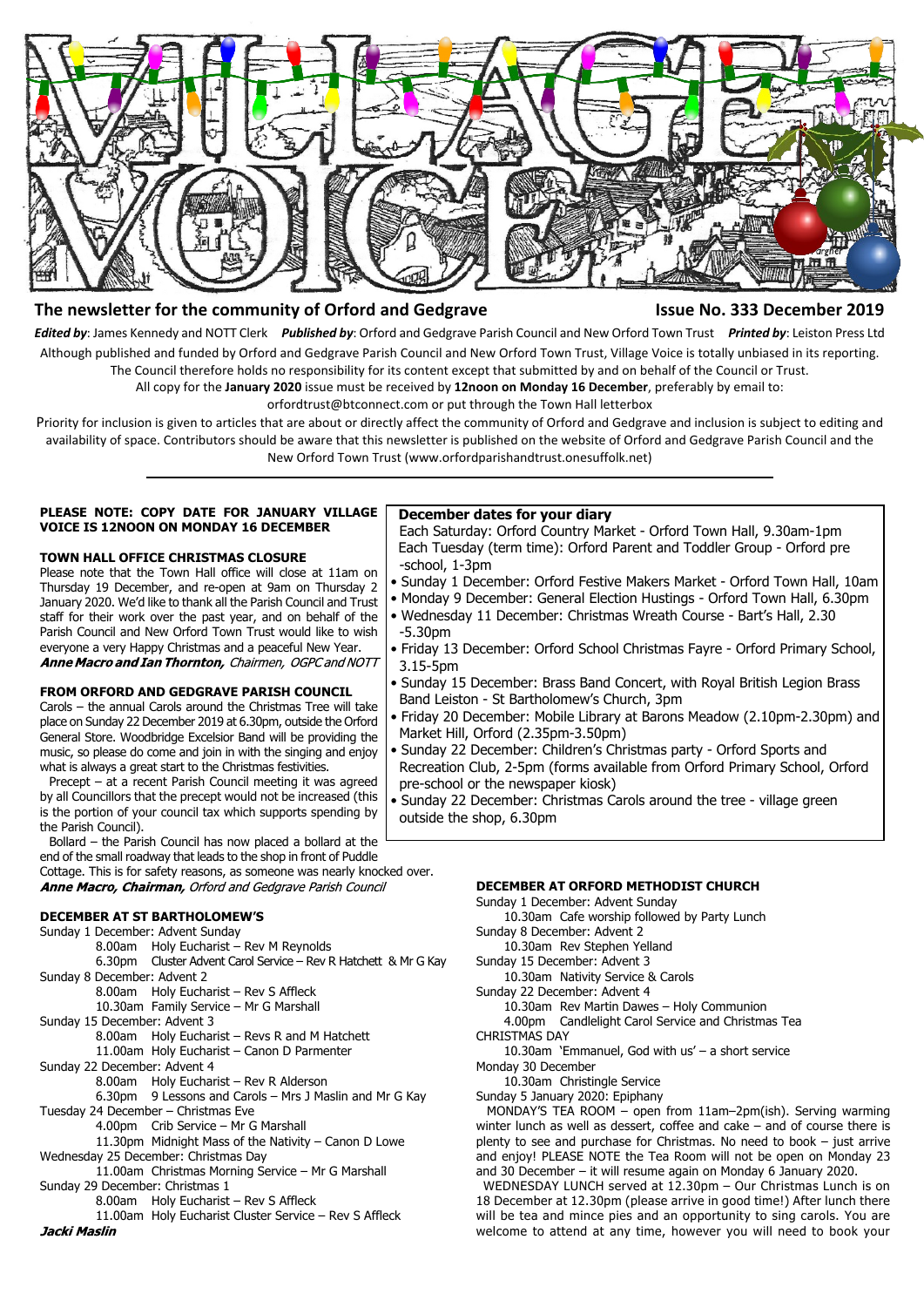meal. PLEASE NOTE – no Wednesday lunch on 25 December and 1 January – it will resume again on 8 January 2020.

We send greetings to all for a very happy and peaceful Advent and Christmas.

#### **Stephen Caley**

#### **ORFORD SPORTS AND RECREATION CLUB**

After a good turnout for 'Dr and the Epics' (thank you), it's time to look forward to the festive season at the club. The Christmas draw is in full swing, and if you would like to purchase some tickets, they are available any time the club is open, or see a Committee member for more details (you have to be in it, to win it!).

 Darts have been actively in competition on some Friday club nights, which have added interest for all, so check the fixtures coming up at the club.

Events coming up in and around December:

- Friday, Sunday and Monday evenings: club night from 7.30pm onwards (darts, pool/snooker, Wi-Fi, table tennis, table football, TV, sensible chat and much more!)
- Friday 20 December, Bingo night from 8pm, followed by the renowned Christmas Draw (prizes galore).
- Saturday 21 December, 8 'til late, the welcome return of 'Flaming Cheek', live music from one of our most popular live bands to ease you into the Christmas season, so see you there.
- Sunday 22 December, the annual Children's Christmas party, from 2.00pm (see Nicola or Naomi for more details).
- Boxing day night, the club will be open, so if you need a walk to get some fresh air, you could just call in!
- New Year's Eve, 'Josh Gleed' Disco, to see out the old, and into the new, come and join in the fun, 8pm onwards.

 From everyone at the club, thanks for your support over the year, see you next year, Merry Christmas and a Happy New Year.

Mark Smy, OSRC Secretary, tel 450358

#### **ORFORD, GEDGRAVE & SUDBOURNE HALL GOOD NEIGHBOUR SCHEME UPDATE**

The results of a survey of everyone living in the Scheme catchment area have been reviewed with Community Action Suffolk. We had 82 responses in all, of which 76 said they would either use a Scheme now or at some time in the future. Due to this excellent response we agreed to go ahead with the intention of offering all the services surveyed. Top of the list is transport. With the Peninsula Practice currently spanning three sites and with a proposed expansion to a fourth we see transport as being vital for the community. We will of course also offer transport to hospital appointments. Other services available will be: friendship and company, help with shopping, minor household repairs, one-off garden tidy, meals, help with pets, form filling and use of technology. The Scheme will be launched in January next year when every house in the catchment area will receive a fridge magnet with the Scheme telephone number. **Corinne Lusher, Scheme Secretary 450849** 

#### **ORFORD SCHOOL CHRISTMAS FAYRE**

Friday 13 December in Orford School, from 3:15 to 5pm. Raffle, hampers, bottle and teddy tombolas, craft and cake stalls. The big man himself has found time for a SANTA'S GROTTO. Homemade minces pies made by the pupils can be enjoyed with a warm beverage. Everyone welcome to join us and help raise much needed funds for School. If anyone is interested in a stall for £5 please ring Maxine on 01394 450049. Any donations for the Raffle can be taken to the school foyer and cake donations can be also taken to the school on the morning of 13 December. **Orford School League of Friends** 

### **CHILDREN'S CHRISTMAS PARTY**

Sunday 22 December, 2pm to 5pm at Orford Sports and Recreation Club. Entry: a plate of party food. Forms will be given out at Orford Primary and Pre-school also can be found at newspaper kiosk at the Town Hall. Further details from Nicky, 01394 459180. **Nicky Ehlert** 

#### **THE PENINSULA PRACTICE DECEMBER NEWSLETTER**

We are excited to confirm that the merger between The Peninsula Practice and Church Farm Surgery has been approved by NHS England. It is anticipated that the merger will occur at the beginning of January. We will keep patients up to date on any further developments on our website and in the surgery.

 The surgery will be closed on Wednesday 11 December at 13.00 for GP training. The surgery will also be closed on Christmas Day, Boxing Day and New Year's Day.

Please contact NHS 111 when the Surgery is closed.

 Please accept our apologies that our email address on the New Appointment System Leaflet was incomplete. If anybody has any feedback or comments re the New Appointment System please email us at iesccg.peninsula-practice@nhs.net

We would like to wish everybody within the Peninsula area a Merry Christmas and a Happy New Year.

Nicola Thompson, Medical Administrator, Peninsula Practice

#### **ORFORD BONFIRE NIGHT**

Apologies to everyone for cancelling on 2 November, but due to the windy weather we didn't feel comfortable going ahead for safety reasons. A big thank you to all the volunteers who helped to make this year's event a successful one and were still able to help on the 9<sup>th</sup>. Special thanks go to our supporters Orford General Stores, Orford Sports and Recreation Club, Orford Parish Council, Wednesday Club, The Meat Shed, and David and Judith Golder from Raydon Farms. We are a non-profit organisation so all donations are gratefully received and pay for next year's event. **Nicky Ehlert** 

#### **ORFORDNESS LIGHTHOUSE**

As many are aware, the lighthouse is now very much in peril. The storms and high tides at the beginning of November resulted in the destruction of the adjacent bungalow. The top of the beach is now up to the entrance of the beautiful former oil store and is only a matter of feet from the lighthouse itself. The defences we created over a number of years definitely prolonged its life, but the days of the existing structure in its current location are definitely numbered. We continue to work on various options for the future.

 With all that in mind, and subject to further wild storms, we are delighted to say that we are once again opening the lighthouse to the village (along with friends and relations within reason!) over the New Year. The date is Thursday 2 January (not New Year's Day). We will be taken over by Ollie on 'Regardless' at 10am and the boat will return at 1.30pm to allow everyone to get back for a late lunch. Entrance to the lighthouse is free for Orford residents, but the boat charge will be £3 a head. Nicholas Gold, Orfordness Lighthouse Trust

## **TENNIS COURT FLOODLIGHTS**

The floodlights at the Recreation Ground tennis courts and multiplay court have recently been refurbished and are now fully operational. I'd like to thank District Councillor Ray Herring for his support and financial contribution to the project. For more details about using the floodlights please contact Diana Paterson (Grayburn) on 01394 450771. Anne Macro, Chairman, Orford Recreation Ground Charity

# **GENERAL ELECTION HUSTING IN THE TOWN HALL**

In the interests of giving a fair hearing to the smaller parties, I have asked the LibDem and Green parties (and will invite any Independent candidates) to attend a hustings meeting at Orford Town Hall on Monday 9 December, at 6:30pm. All are welcome – the meeting, however, is a chance to question candidates, rather than an opportunity for them to promote their cause!

Andrew McDonald, andrewmcd01@btinternet.com

#### **THE 'NEW' 71 BUS SERVICE TO AND FROM ORFORD**

I am pleased to inform you that through partnership working with First Bus we have been able to re-introduce a 71 bus from Orford, Hollesley, Butley and Sutton Heath to Melton and Woodbridge, with connections on to central Ipswich. This will operate Mondays to Fridays starting from 18 November (subject to approval from the Traffic Commissioner). The route and timetable is as follows (times in brackets are approximate):

| 0710                                    |
|-----------------------------------------|
| 0720                                    |
| (0721)                                  |
| (0722)                                  |
| (0725)                                  |
| 0735                                    |
| (0737)                                  |
| 0749 (change on to service 64,          |
| departing 0810 to Ipswich)              |
| 0800 (change onto Park & Ride           |
| service 800, departing 0805 to Ipswich) |
|                                         |

Return journey: Ipswich, Old Cattle Market 1710 (bus marked as 70A) Woodbridge, Turban Centre 1745 Melton, Station (set down only) Sutton Heath, Rock Barracks 1758 Hollesley (set down only) Capel St Andrew (set down only)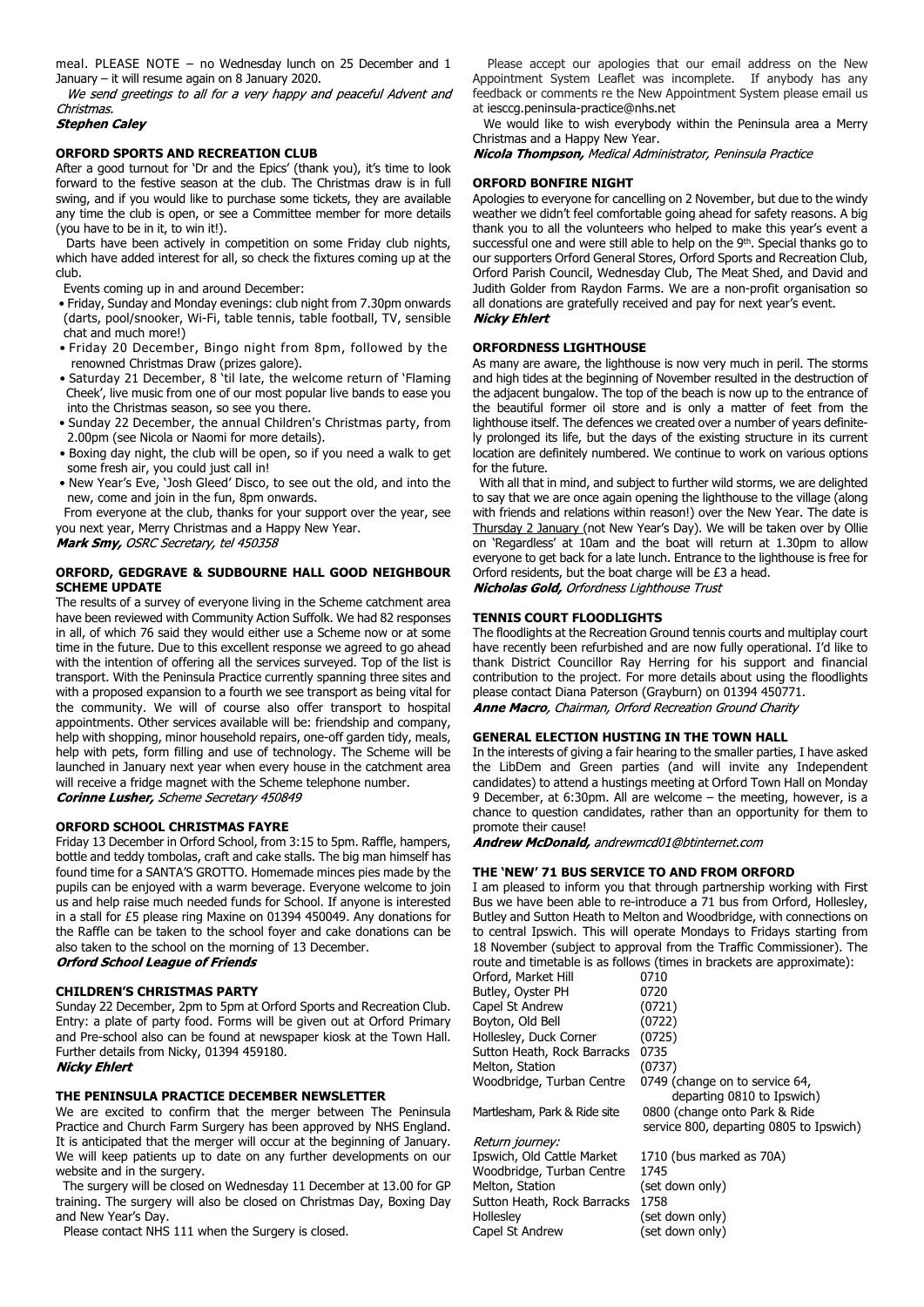We have achieved this through changes to contracted service elsewhere. Please note that usage of the route will be closely monitored and it will only continue if used regularly. Through tickets to Ipswich will be available as well as the use of First's mobile ticketing app. We are still looking for ways to provide other journeys during the day time, but for now

Connecting Communities is the only option between the bus times.<br>**Simon Barnett,** Transport Development Manager, Passenger Transport, **Suffolk County Council** 

#### **THE ORFORD, SUDBOURNE AND GEDGRAVE FLOWER SHOW RAFFLE 2019**

The Raffle at The Flower Show was a great success and a total of £847 pounds was raised! We have to thank the businesses and people who contributed most generously to the wonderful array of prizes. Many were in the form of vouchers to be used in the village. Thank you to... Adnams of Southwold, Pump Street Bakery, The Jolly Sailor, Pinneys of Orford, Jeremy Rugge-Price, Quentin Blake, Riverside Cafe, Regardless, The Meat Shed, The Crown and Castle, Holistic Therapies, The Orford Stores, and Lisa Marie Ice Creams. Village projects and charities will benefit from some of the money raised.

#### Linda Orford

#### **ORFORD COUNTRY MARKET**

What's that I hear on the rooftop? Well, it's Father Christmas, bringing free mulled wine, refreshments and mince pies, to the Orford Country Market! It's all happening on 21 December, so mark your calendar for some jollyment and a great raffle drawing at 11am. Please feel free to donate an item in the next few weeks! Tickets are on sale now. Come and order a handmade Christmas wreath to cheer up your house, £10-£20, each. We've got 4 Saturdays left, so come by for some cheer, chat and stocking stuffers.

 Our last opening day for 2019 is 21 December and then we'll see you again on 11 January 2020. Our Blossom Appeal amount has risen to £165.66! Thank you everyone for your generous donations. Most important of all, is thank you to all of our customers for another successful year, and wishing you all a very

Happy Christmas!<br>Susan East, Committee member

#### **SUFFOLK MOBILE LIBRARY**

The mobile library comes to Orford every four weeks. It parks up at Barons Meadow from 2.10pm-2.30pm and in the Market Square from 2.35pm-3.50pm. The final visit for this year is on Friday 20 December.

#### **ORFORD AND DISTRICT GARDENING CLUB**

Our next open event:

Talk topic: Trees of Suffolk and Beyond...

Speaker: Gary Battell – Forestry Adviser for Suffolk CC

Venue: Orford Town Hall Back Room

Date and time: Thursday 9 January 2020, 7.30pm

 Gary will give us a fascinating talk about our native trees, where they are happy to grow and also tell us about a new heritage tree planting initiative. He has vast experience and is passionate about trees. EVERYONE WELCOME Do come and become a member for just £15 pa or a guest @ £4 per talk. 'NO WORK GARDENING' Bob Flowerdew

 Our one-off event on Saturday 9 November was a sell out! 120 of us packed Orford Town Hall to capacity and sadly we had to turn a few people away. Forty-seven members attended along with numerous locals and many travelled from as far away as Norwich, Tiptree and London to listen to Bob's talk. As we expected, Bob light-heartedly poured scorn on gardeners' and horticulture's 'accepted advice' suggesting much of it is not actually wrong, but has become inappropriate. He suggested that experts should be 'listened to but seldom followed.' Our thanks go to the many local businesses who donated prizes for the raffle, Orford Craft Centre for selling tickets and to the Mixing Bowl Team who provided a delicious afternoon tea.

Trailer for 2020:

- 6 February, Neil Ludmon Gardens of the 20th and  $21<sup>st</sup>$  Century
- 5 March, Mark Linsley Go Wild for Flowers
- 25 March, Day Workshop History of Roses, their cultivation and pruning
- 2 April , Janet Buist All your ever wanted to know about Salvias
- 29 April, Spring Trip to see Tulips @ Ulting Wick
- 7 May, Matt Tatton-Brown Planting Containers
- The annual garden party in June at a delightful local garden.
- Coach trip to RHS Partner Garden Mannington Hall in Norfolk for Roses in July.
- …and much, much more…

Polly Sharkey, creativefutures98@btinternet.com, 01394 450959

# **LOCAL HISTORY: MORE ON THE OLD NAMES**

Thank you, Wendy Roberts for your note about old Orford place names. It is important that they are not lost. The Crouch is the old name for the place on the Spit at Chantry, with a length of shingle (the remnant of a shoal at the then mouth of the river), a disused jetty and path over to the sea. Recently it has been referred to as 'first landing'. That is a modern, made-up name whose only merit is that it describes it. The Crouch is an early English corruption of 'creek' and 'sea', the place where a small river meets the sea, as in Burnham-on-Crouch. At Orford, it has probably been its name since the early middle ages. Both Ralph Brinkley and Chris Martin were as baffled as I as to why any other name should have been encouraged, particularly given an existing name as old and appropriate as the Crouch.<br>**Charles Iliff** 

...and more from Wendy

 With the help of Richard Ashley and Evan Ward, here are some corrections and additions to the Orford road names, and some extra information about them:

- 1. The main road into Orford, up the hill, is 'Meg Beggar Hill', not 'Make Beggar Hill', which makes more sense.
- 2. Tom Smith's Corner: the corner where Ferry Road meets Front Street – after a man who lived in house there.
- 3. Martin's Hill: the hill by the church at the top of Church Street. There was a butcher on the left just before the top of the hill by the name of Martin.
- 4. Where Toller Close now is, there used to be a meadow with young cattle and a barn with a tin roof. For two weeks every summer, the meadow was the site of a popular fair. Maybe 'Fair Close' would have been a better name?

5. Bantoft's Meadow was situated behind the houses on Munday's Lane. Slushy Corner, in the field on the right as you approach Snape, has been living up to its name, with many a large puddle! Does anyone else have anything to add?

#### **Wendy Roberts**

#### **ORFORD GENERAL STORE AND POST OFFICE: Delivering Christmas**

We are open 7 days a week, 8.30am to 5.30pm, except Sunday, 10am to 4pm. Christmas and New Year opening times are on the back of this issue of Village Voice. We can provide all your festive fare. Please enquire instore, email or call to place special orders. orfordgeneralstore@outlook.com, 01394 450204.

#### Christmas post...

 Whether you're posting within the UK or abroad, make sure your cards and gifts arrive in time for Christmas by sending before the last recommended posting dates (on the back page). Visit parcelforce.com/Christmas for information on worldwide latest delivery times.

Did you know?

- Local Collect we're in when you're out. If you plan to order your Christmas gifts online and won't be home to receive them, choose to have them delivered to our post office instead. Look for the Local Collect delivery option when shopping online.
- Give the gift of choice a One4all Gift Card. Accepted in over 130 high street stores. Buy in our Post Office.
- Finding the right postcode and address use Royal Mail's Postcode and Address finder to search. Visit royalmail.com/find-a-postcode.

#### **Sue Snowdon**

#### **DECEMBER AT THE KING'S HEAD**

Nearly at the end of the year – gosh it seems to have flown by. But it has been a lot of fun and we have done a wide range of things throughout the year. Just to remind you that as it is Winter our hours are as follows:<br> $T_{\text{C}} = 1000 \text{ Hz}^{-1}$ Lunch: Bar: 12 noon til 3pm

| , <i>ucs, wcus, 111urs</i> | <u>Lui Iuli.</u> | Dal. IZ HUUH UI JUHI     |
|----------------------------|------------------|--------------------------|
|                            |                  | Food: 12 noon til 2.30pm |
|                            | Evening:         | Bar: 5.30pm til 10.30pm  |
|                            |                  | Food: 6pm til 9pm        |
| Fri/Sat                    | Lunch            | Bar: 12 noon til 11.30pm |
|                            |                  | Food: 12 noon til 2.30pm |
|                            | Evening:         | 6pm til 9pm<br>Food:     |
| Sun                        | Lunch            | Bar: 12 noon til 6pm     |
|                            |                  | 12 noon til 3pm<br>Food: |
|                            |                  |                          |

Mon Closed All Dav

 What an action-packed November, with great music from Steve Boyce and another fantastic Steven Lay Open Mic Night. In addition, we hosted the Alde and Ore Estuary Pub Quiz Night which was full to the brim and won by Sudbourne Hall Cricket Club, congratulations to them.